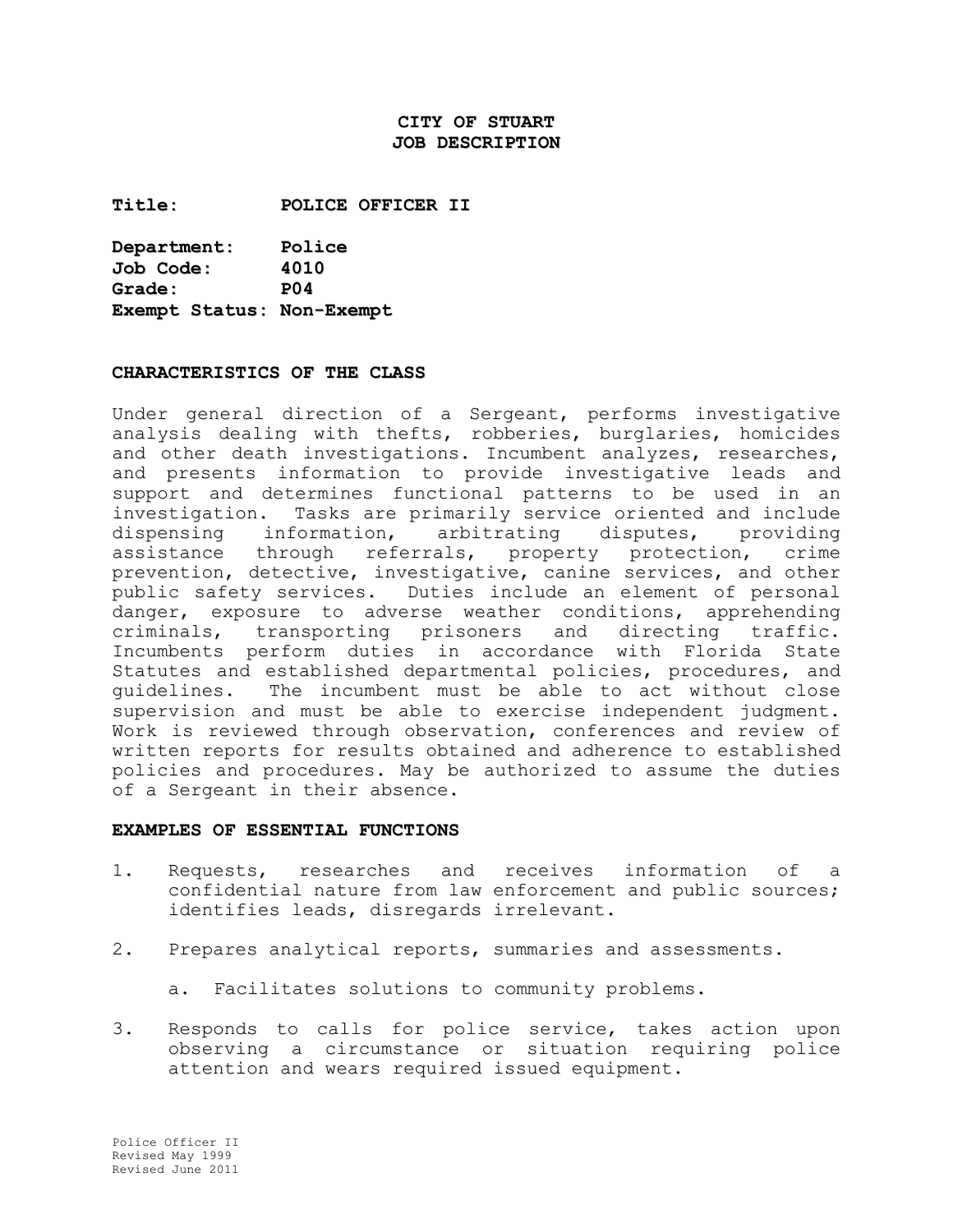# **Page 2 Police Officer II - continued**

- a. Responds to domestic disputes, disturbances and other incidents and attempts to resolve through counseling or referral.
- b. Settles disputes among neighbors, juveniles, gang incidents and similar type disputes.
- c. Handles any and all complaints from citizens of the community.
- d. May be involved in physical altercations which require the use of defensive tactics and overall fitness and physical ability to resolve.
- 4. Conducts criminal and non-criminal investigations:
	- a. Conducts initial investigation into numerous crimes.
	- b. Conducts investigations concerning civil disturbances.
	- c. Conducts follow-up investigations of crimes and other incidents.
	- d. Conducts surveillance of areas for suspected or potential criminal activity.
- 5. Provides information and/or assistance to the public.
	- a. Answers a wide range of non-police related service calls.
	- b. Informs citizens of available services in the community.
	- c. Provides referrals to other city, county, and state agencies.
- 6. Provides for the safe and convenient flow of traffic and pedestrians within the community.
	- a. Investigates traffic accidents.
	- b. Enforces traffic violations when and where necessary.
	- c. Promotes vehicular and pedestrian safety.
	- d. Reports unsafe road conditions.
	- e. Conducts DUI investigations.
- 7. Enforces laws and arrests lawbreakers.
	- a. Makes a wide range of felony and misdemeanor arrests.
	- b. Issues Notices to Appear.
	- c. Issues traffic citations.
- 8. Prepares written reports, forms, and other documents as required.
	- a. Completes standardized departmental forms relating to crimes and occurrences.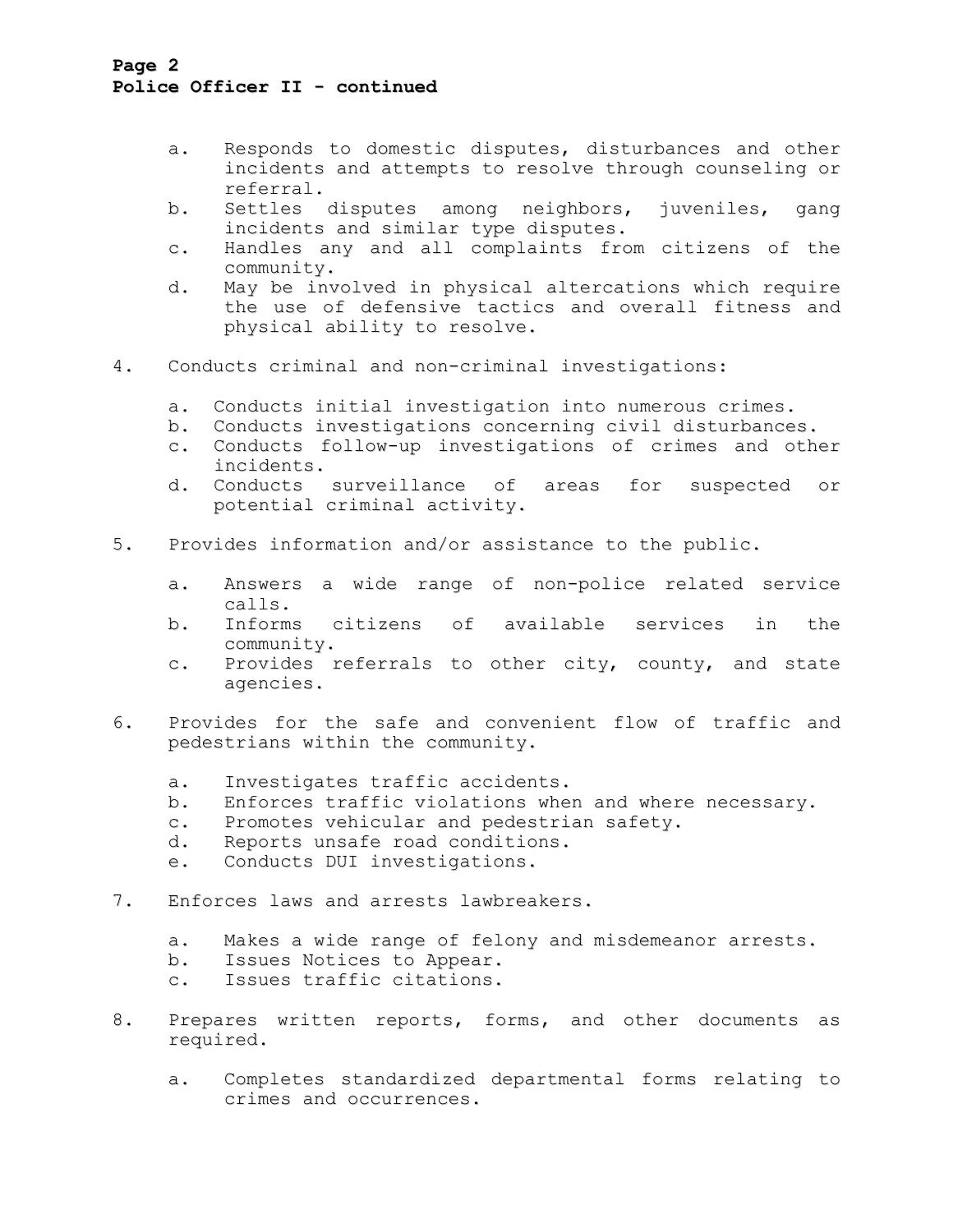### **Page 3 Police Officer II - continued**

- b. Prepares narrative reports of incidents (supplemental reports, probable cause affidavits, and others)
- c. Prepares basic and detailed reports pertaining to departmental business on such forms and in such format as may be required.
- 9. Keeps superior informed.
	- a. Reports orally, or in writing, upon matters of concern to public safety or the city.
	- b. Make recommendations for improvement.
- 10. Testifies in legal proceedings.
	- a. Testifies in civil and criminal court proceedings.
	- b. Gives depositions.
- 11. Provides support and assistance to other police officers, public safety employees, and city employees.
	- a. Serves as a back-up officer for other officers handling calls.
	- b. Provides medical assistance as needed.
	- c. Stands by while other city/county/state agencies perform their duties and functions.
- 12. Provides a variety of specialized services when properly trained and so assigned.
	- d. Detective
	- e. Drug enforcement.
	- f. Crime Watch.
	- g. Evidence Technician.
	- h. Canine officer
- 13. Collects and coordinates information and intelligence; organizes, analyzes and prioritizes intelligence; determines reliability and validity.
- 14. Maintains intelligence databases and active targets; indexes findings; reviews publications.
- 15. May supervise subordinates in the absence of the Sergeants.
- 16. Conducts routine preventative patrol in designated areas of the City.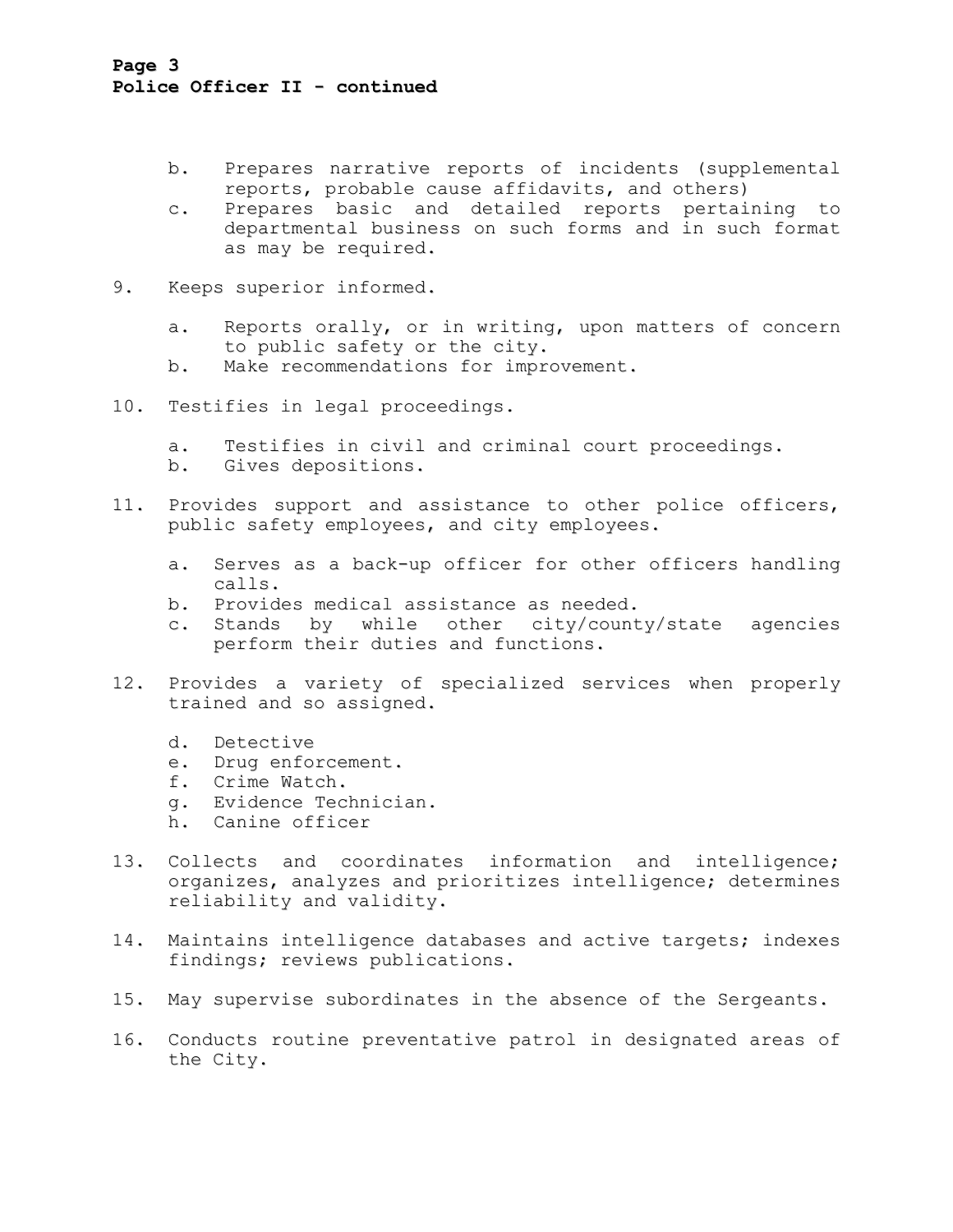### **Page 4 Police Officer II - continued**

- a. Patrols residential/business areas for detection of violators.
- b. Initiates contacts with both business operators and residents.
- c. Maintains an open-line of communications within the community.
- 17. Maintains the peace and safety of the community.
	- a. Quells public disturbances.
	- b. Maintains civil obedience at group functions.

NOTE: The examples of essential functions as listed in this classification specification are not necessarily descriptive of any one position in the class. The omission of an essential function of work does not preclude management from assigning duties not listed herein if such functions are a logical assignment to the position.

#### **REQUIREMENTS**

### **A. Training and Experience:**

High School Graduate or G.E.D.; meet current state training requirements necessary to obtain State of Florida police officer certification. Must meet current Police Officer II requirements.

May also be certified in special programs as required.

Must possess a current Florida driver's license.

#### **B. Knowledge, Abilities, and Skills:**

Knowledge of federal laws, state statutes, and local ordinances.

Knowledge of the rules, regulations, policies and procedures of the Stuart Police Department.

Knowledge of crime prevention and problem solving techniques.

Knowledge of the preparation of intelligence reports and analysis.

Knowledge of computer operations and related software programs.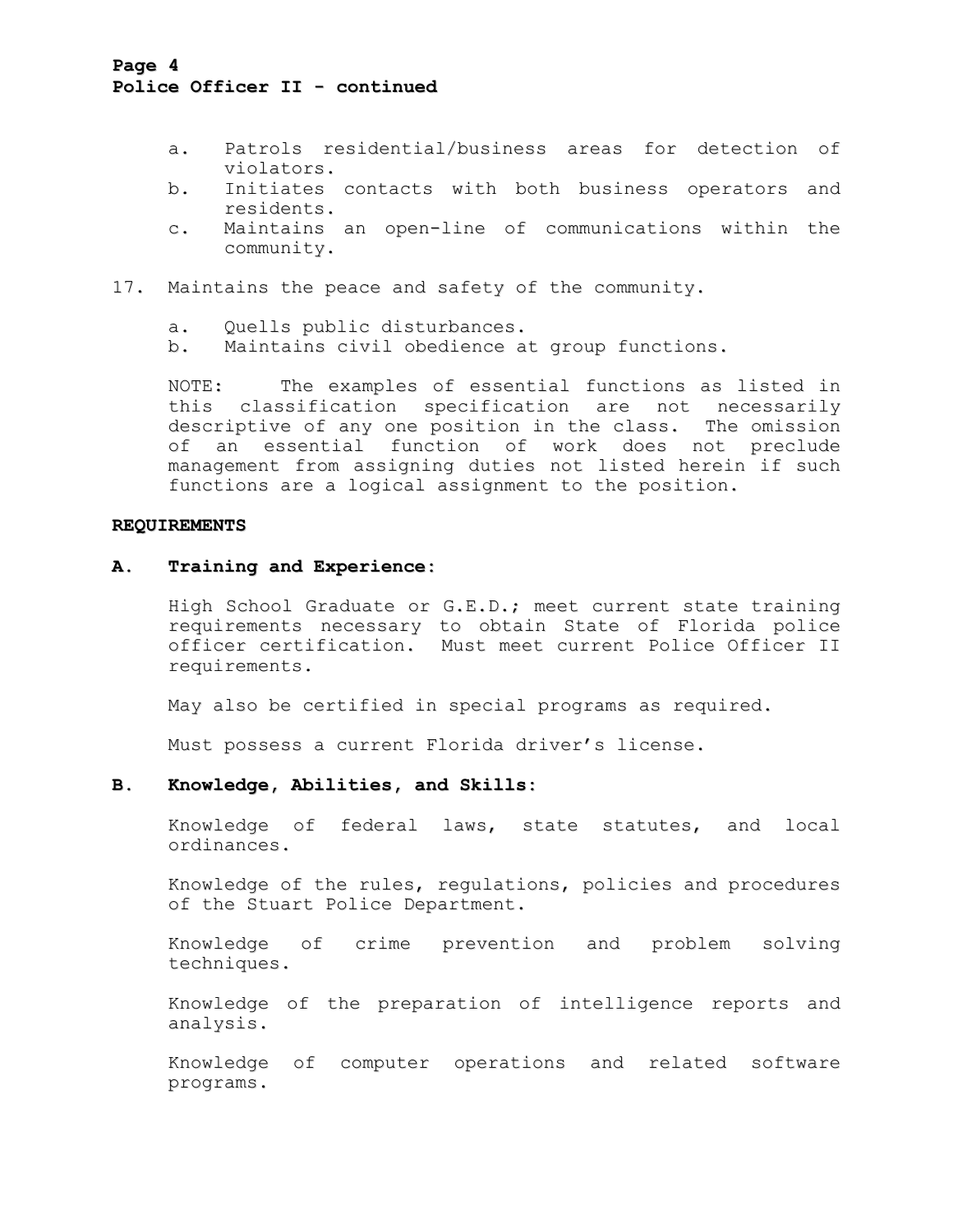### **Page 5 Police Officer II - continued**

Knowledge of First Responder and CPR.

Ability to review, evaluate and analyze current intelligence data, current events, periodicals and publications related to criminals and their activity.

Ability to comprehend, interpret and respond to intelligence information and conduct analytical investigations.

Ability to understand and follow oral and written instructions.

Ability to communicate effectively with subordinates, peers, superiors and the general public.

Ability to analyze situations quickly and objectively.

Ability to learn the geography of the City and surrounding areas.

Ability to maintain composure under emergency situations.

Ability to work effectively under stressful conditions.

Ability to work shift work.

Ability to develop a working knowledge of departmental rules, regulations, policies, and procedures.

Ability to learn and adapt to changing technologies and practices.

Ability to exercise discretion.

Ability to obtain/maintain a valid Florida Driver's License.

Skilled in the care and safe operation of a variety of firearms, impact weapons, and chemical agents.

Skilled in the operation of motorized vehicles under adverse conditions.

Skilled in the operation of general office equipment such as the computer, typewriter and photocopier.

Skilled in the use of specialized equipment including but not limited to crime scene kits, tape recorders, intoxilyzers, video equipment, electronic restraint devises, and first aid equipment.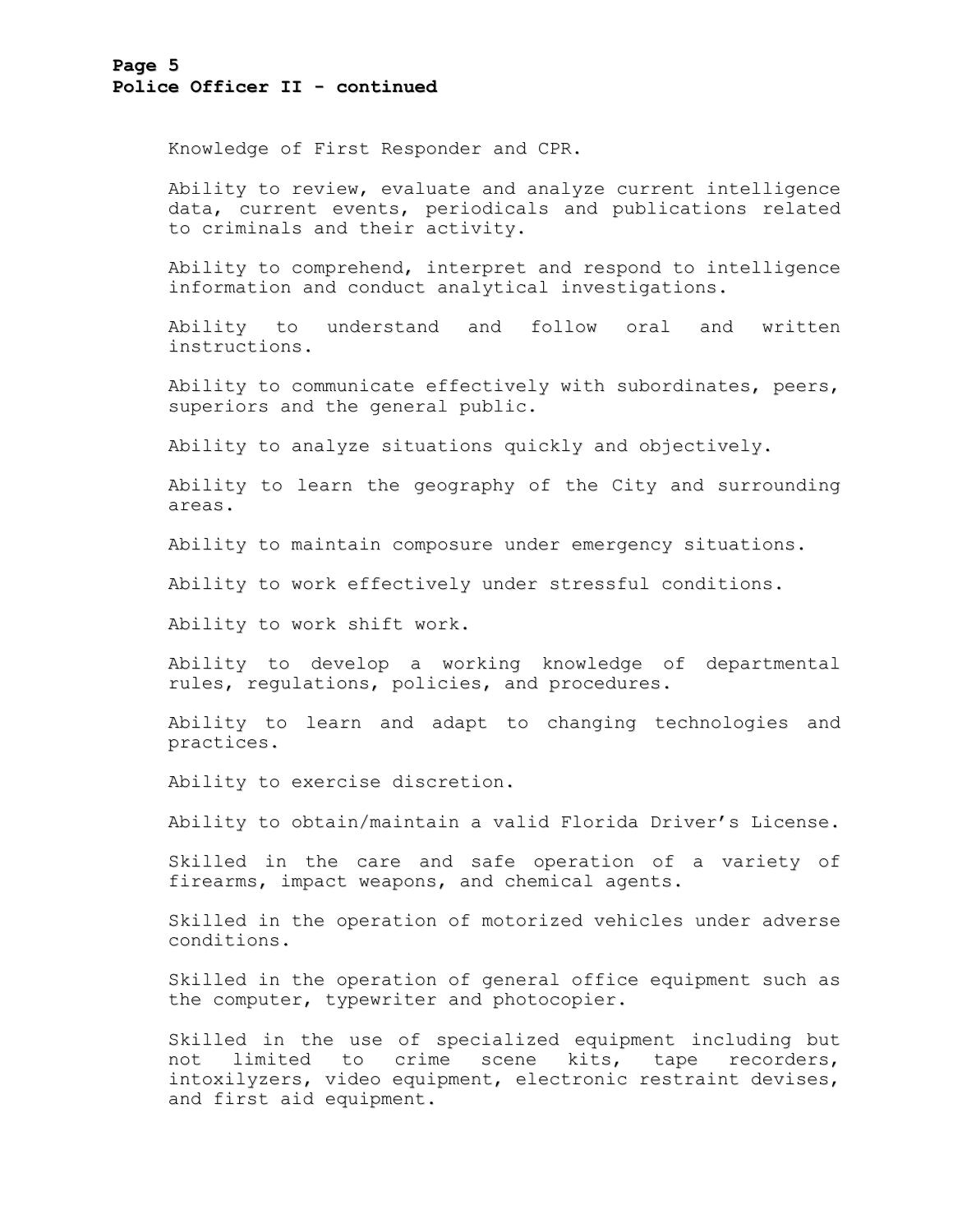**P a g e 6** Police Officer II - continued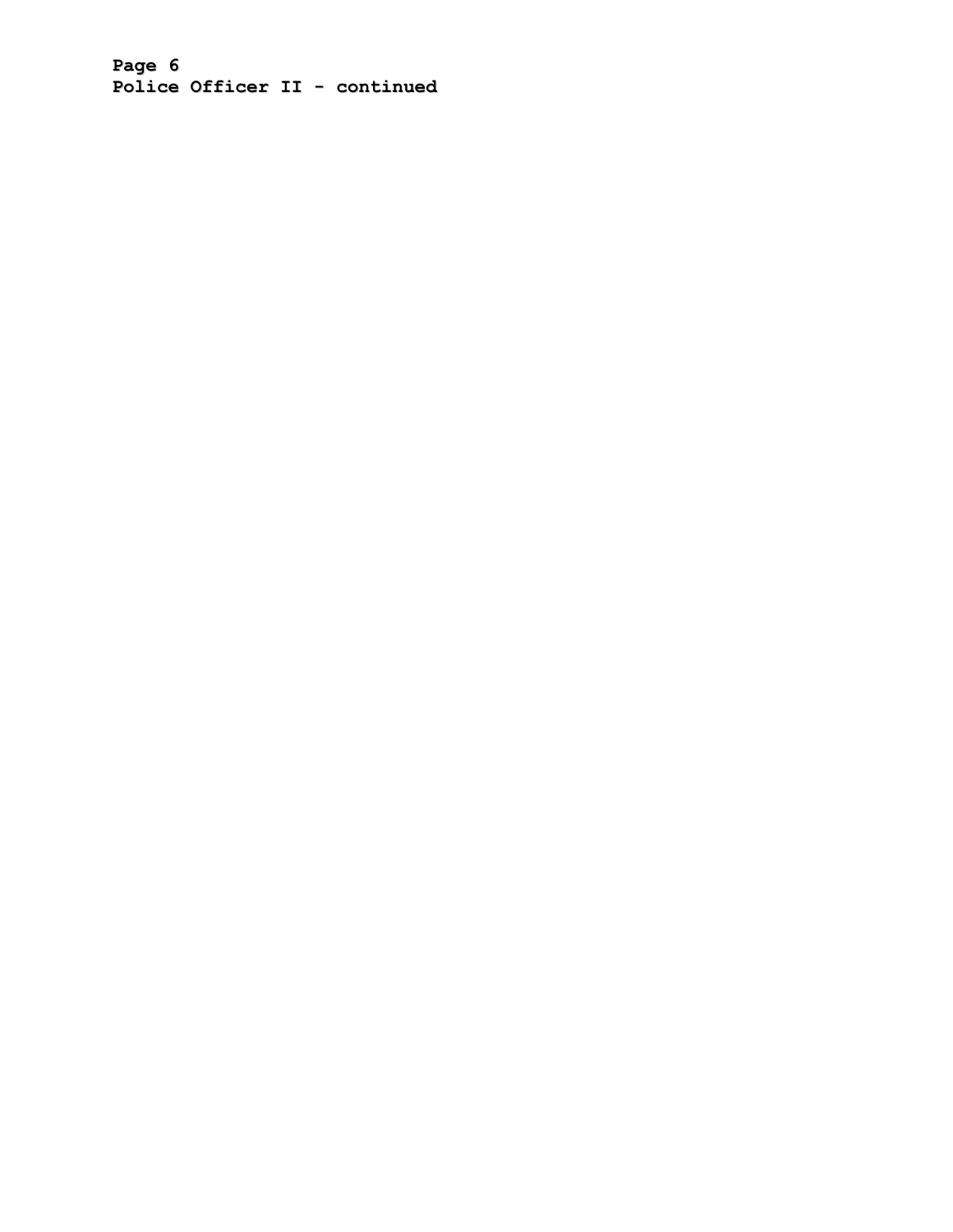# **Page 7 Police Officer II - continued**

### **C. Physical Requirements:**

Task involves the regular, and at time sustained, performance of heavier physical tasks such as walking over rough or uneven surfaces, reaching, stretching, standing, kneeling, pulling, bending, stooping, working in confined spaces, and lifting or carrying moderately heavy (20-50 pound) items and occasionally very heavy (100 pounds or over) items; involves the frequent use of coordinative and manipulative skills in performing a variety of tasks with the full range of hand-eye coordination or may involve the complex operation of gasoline, electric, or diesel-powered machinery, vehicles or police equipment requiring the manipulation of multiple controls, fine adjustments or both.

### **D. Environmental Requirements:**

Task may require frequent exposure to adverse environmental conditions.

### **E. Sensory Requirements:**

Task requires color perception and discrimination. Task requires sound perception and discrimination. Task requires taste perception and discrimination. Task requires odor perception and discrimination. Task requires depth perception and discrimination. Task requires texture perception and discrimination. Task requires visual perception and discrimination. Task requires oral communications ability.